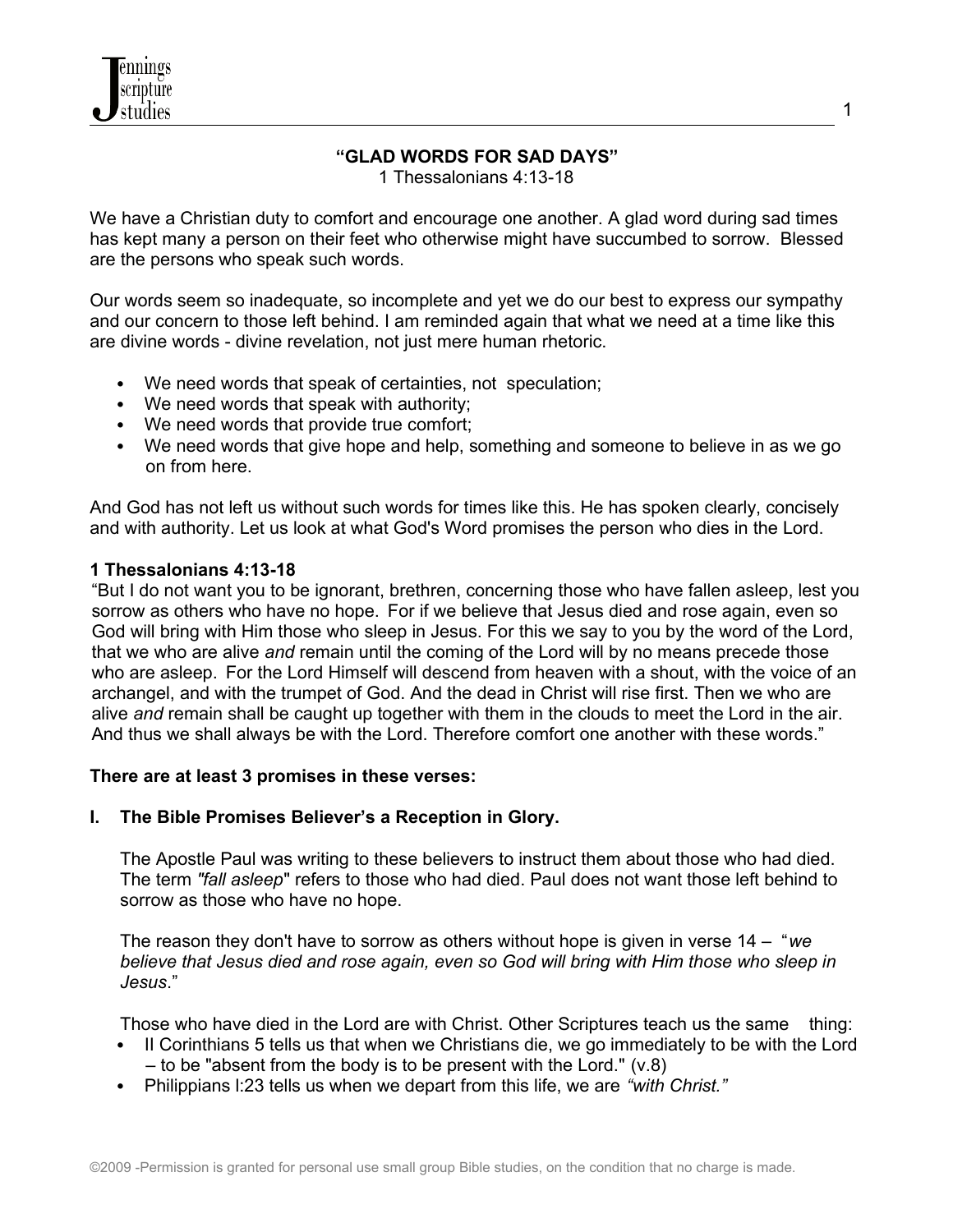

Therefore, when Christians sorrow over the departure of a loved one, it is we do not sorrow as others who have no hope because of the promises of God. Not only does the Bible promise the Christian an immediate reception in glory but . . .

### **II. The Bible Promises the Believer a Resurrection of the Body.**

*"For this we say to you by the word of the Lord, that we who are alive and remain until the coming of the Lord will by no means precede those who are asleep. For the Lord Himself will descend from heaven with a shout, with the voice of an archangel, and with the trumpet of God. And the dead in Christ will rise first*." (1 Thess. 4:15-16 )

These verses teach us that those bodies of Christians that are sleeping in the graves will one day come forth, raised when Christ comes back. In vs. 16 we see that the souls of the believers (who are now with Christ) will be reunited with their resurrected bodies at Jesus' coming for His church.

And that body will be a body described in Rev. 21:3-4 as:

- free from pain
- free from sorrow, crying, tears
- free from sin
- free from death

The Christian's soul goes immediately to the presence of the Lord. The Christian's body rests in the grave until the day the Lord comes back for His church when it will be resurrected into a glorious body and be reunited with the soul.

We need not sorrow as others who have no hope for the Christian is promised:

- an immediate reception in glory; and
- a resurrection of his body.

But there is more, for not only does the Christian who dies have the certainty of an immediate reception in glory and a resurrection of his body but . . .

#### **III. The Bible Promises a Reunion With Loved Ones.**

*"Then we who are alive and remain shall be caught up together with them in the clouds to meet the Lord in the air. And thus we shall always be with the Lord*." (I Thess. 4:17)

The reunion is actually two-fold:

A. First, there will be a reunion with loved ones.

The Lord may come back today and if He does the believers who are alive will be reunited with our Christian loved ones in God's presence. Our separation is not permanent!

B. Second, there will be a reunion with Christ.